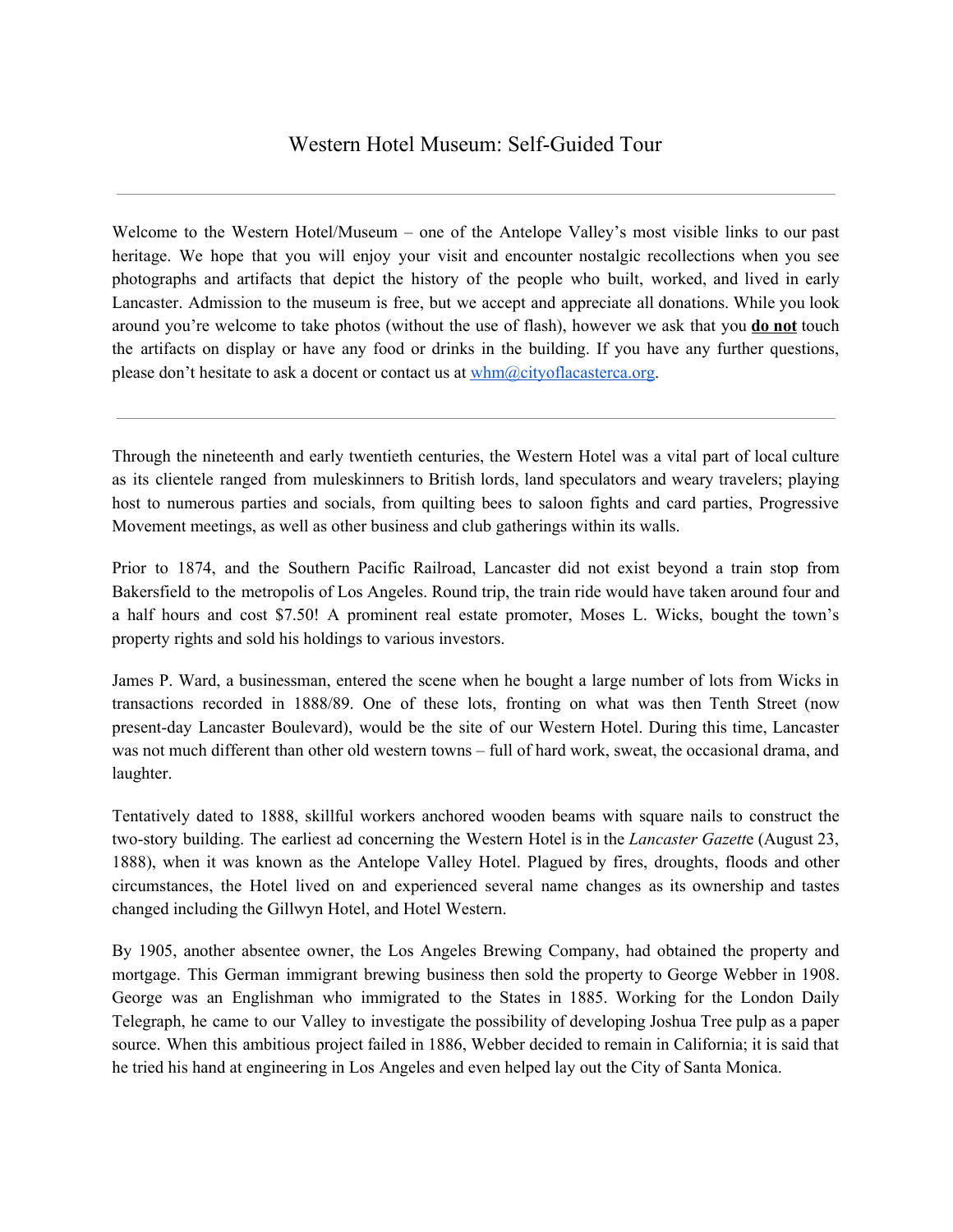Myrtle "Myrtie" Eveline Gibson Sullivan moved to the Antelope Valley in 1908, quite ill, and stayed as a guest within the Hotel while she recovered. Once her health was regained, she began working at the Hotel and married George in February of 1910. Myrtie's main job was taking care of the dining room (until it closed in the 1920s), preparing meals on a four-hole stove using petrified Joshua tree wood – she was also known for her apple pie. During the 1930s, the Depression hurt the entire nation; the Hotel could be full of guests, but when kindhearted Myrtie went to collect the money, she could not collect a cent from those she was providing room and board.

While the Webbers were associated with the Hotel, numerous events took place within its rooms. The Lancaster Chamber of Commerce was formed here in 1902, and the Hotel acted as the headquarters for aqueduct, electrical, gas, petroleum, and paving crews. Business improved so much that the Webbers gradually enlarged the Hotel and even bought out their competition (the Lancaster Hotel), in hopes of making an additional annex, however a fire quickly put an end to this endeavor in 1919.

In July, 1934, George Webber died and it was up to his wife to continue running the Hotel. Myrtie was described as a strong-willed and sturdy pioneer – slight of frame with twinkling blue eyes. Myrtie (like George) was civic minded and always ready to assist the sick and needy. During the influenza epidemic that hit the valley in 1918, the Hotel was turned into a hospital and Myrtie acted as a volunteer nurse along with Mom Evert and Dr. Arwine.

Myrtie operated the Hotel until the 1960s, though there were many agents who wanted to buy the land. However, her life was completely tied to the Hotel until old age forced her to relocate to Mayflower Gardens convalescent hospital in 1971. Myrtie died in 1978 at the age of 110, as the Antelope Valley's oldest citizen.

After Myrtie's death, Los Angeles County deemed the building unsafe and marked it for destruction but local residents rallied to save the dilapidated structure. This resulted in the establishment of the Western Hotel Historical Society, formed for the purpose of restoring the property and developing a museum. Eventually, the Lancaster City Council initiated restoration action in 1983, and work started once funds for the project were approved in December of 1987. The restoration process, which included both aesthetic and functional improvements, was completed the following year and in August, 1989, the City of Lancaster opened this museum for visitors to enjoy artifacts and memorabilia presented in dynamic displays.

Downstairs you will be able to find original pieces of the building that have been recovered (door locks, nails, original railings, etc.). You can also view historic photos of the town and of the Webbers, and even some of Myrtie's accolades. On the floor, there are seats from the Valley Theatre which was once leased by Frank Gumm – it was at this theater that Judy Garland (then Frances Gumm) and her sisters would entertain local audiences through song and dance – and mail slots from the town's early Post Office.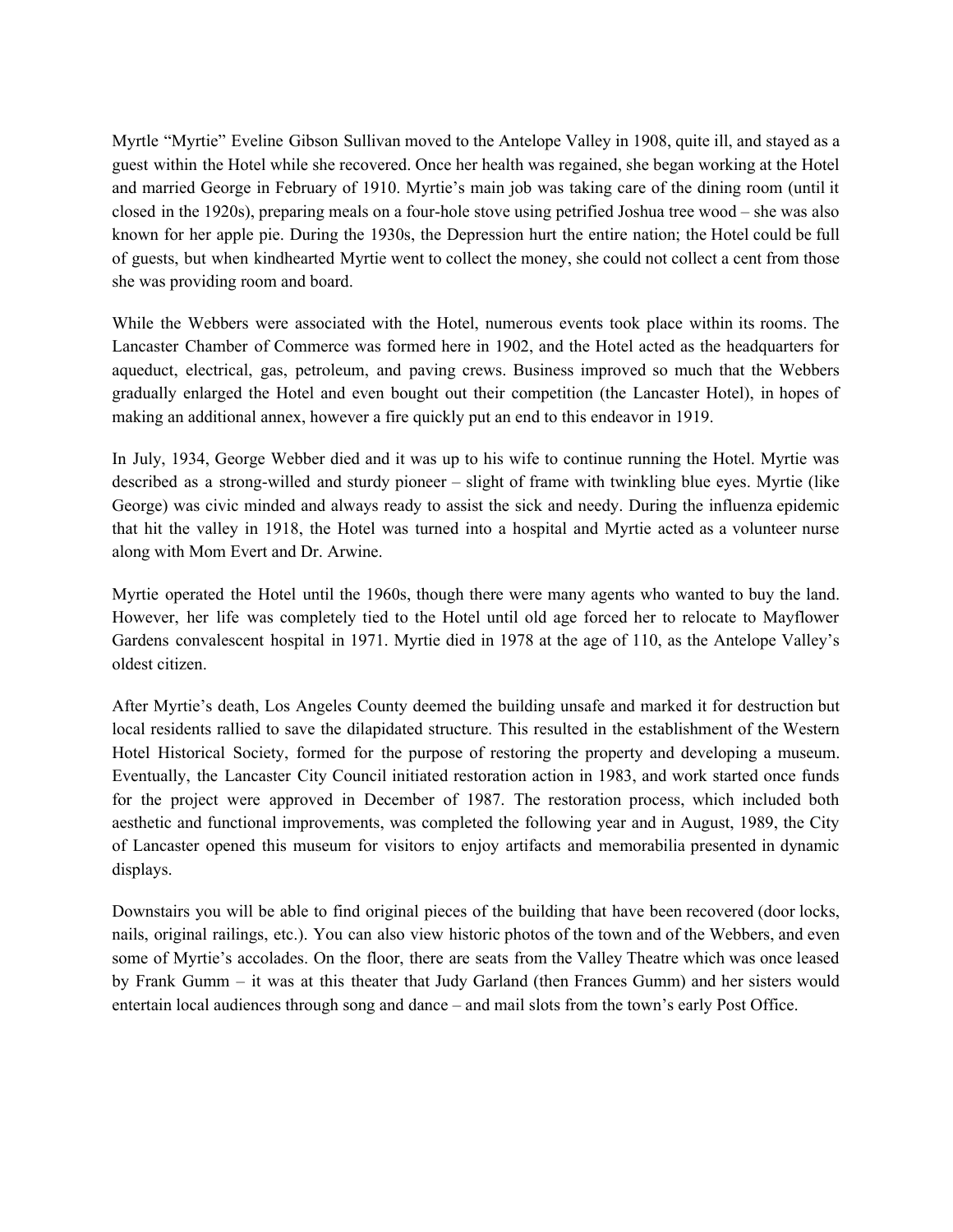**Hotel Bedroom:** As you continue down the hallway, notice the room on your right. In its heyday, this room would have cost \$1.00 per night or \$6.00 per week – this price also included daily meals.

If you were staying as a guest in the hotel during the early 1900s, this is representative of how it may have looked. When the hotel was fully operational, it could house up to 28 guests; each room was about this size and similarly furnished. Early on, the only bathroom facilities available were a separate shower building and outhouse, therefore you were provided a wash basin and chamber pot. The bed featured in this room belonged to Mr. and Mrs. Ralph Angell; Mrs. Angell was once a Rosamond post-mistress, while the whiskey-style vase with roses was made by the town's blacksmith, George Black. We also have a mantel clock on the dresser that belonged to Ezra Hamilton, who you will learn more about upstairs.

#### **Please proceed up the stairs, but be sure to watch your step!**

#### **Antelope Valley's Prehistory (first room on the right):**

The Antelope Valley was an important trade hub that connected tribes along California's coast with more inland tribes from Northern and Central California, as well as the Southwest cultural region.

There were six major Native American nations in the area prior to European contact including the Kawaiisu, Kitanemuk, Tataviam, Serrano, Vanyume and Chemehuevi; these tribes inhabited the foothills and mountains surrounding the area, would come down to the valley floor to utilize seasonal resources.

In the display case you can see various projectile points, along with a slate that was used in the Fort Tejon Indian Reservation School, established by General Edward Beale (the Superintendent of Indian Affairs) in 1853. Beale was also appointed by President Lincoln to serve as the United States Surveyor General for California.

Natural history is the scientific study of plants and animals through observation. We have a small display of plants (flora) and animals (fauna) native to the region – these include a desert tortoise shell, a horn of a bighorn sheep, and deer antlers; we also have a bobcat and coyote specimen and a few framed plant specimens. The local plants on display would have been used for a variety of things, including for food and use as a natural dye.

Weaving and basketry was also very important and utilized various plant species; on the floor, there are stone tools, such as manos and metates, that would have been used for grinding a plethora of seeds and nuts, and a winnowing basket which was used by Native Americans to roast them.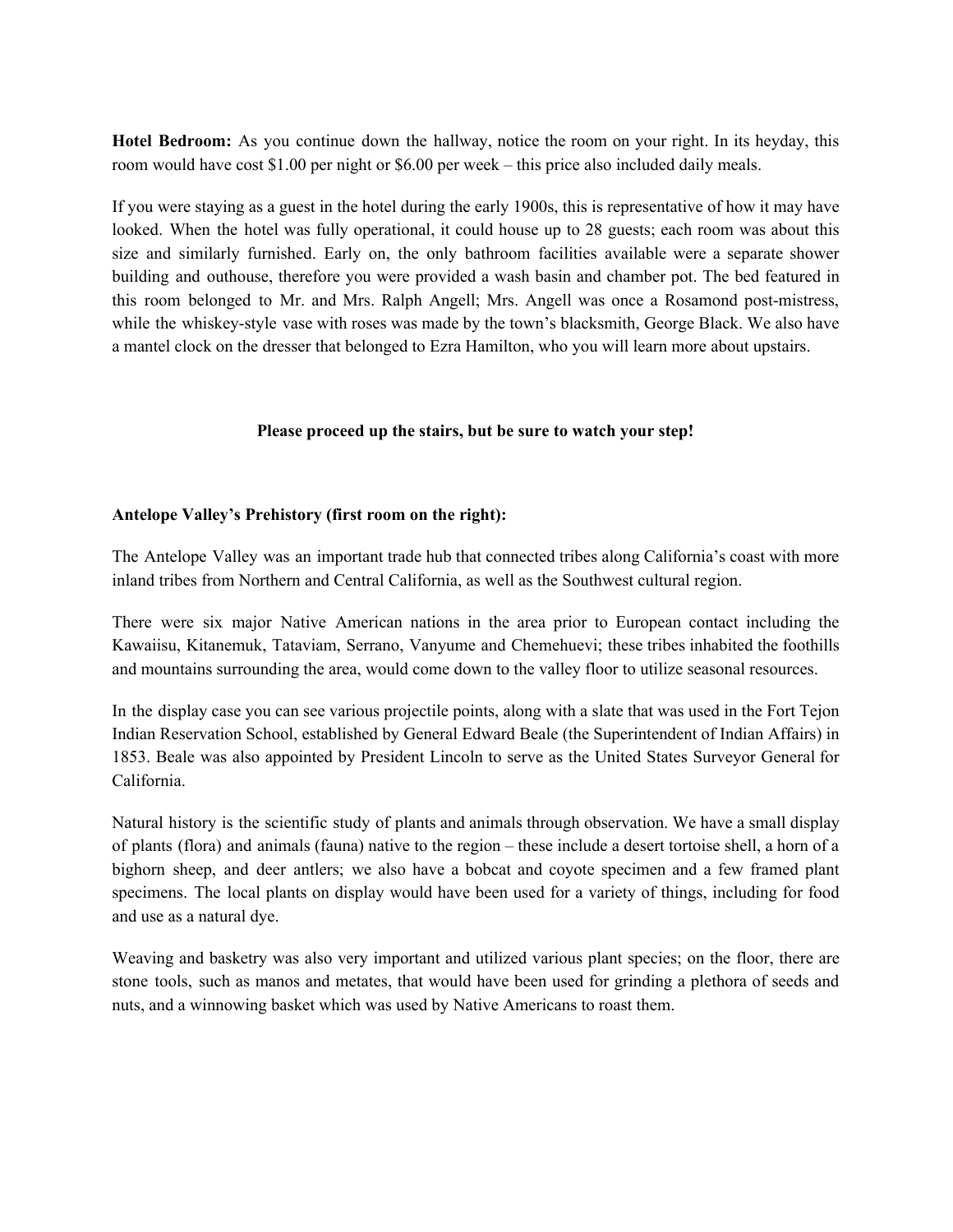Other plants important to the Antelope Valley are the well-known California Poppy and Joshua tree, along with Pinyon pine trees. Pine nuts would have been harvested as they're a large source of protein.

The Antelope Valley also has an extensive geologic history and has undergone many changes, some of which can be attributed to the relative placement to active fault lines. On display, we have a variety of the most common rocks and minerals within our local landscape including but are not limited to: rhyolite and chalcedony, obsidian, and minerals such as quartz and gold.

## **Industrial Room (second room on the right):**

Mining has been an important industry to the Antelope Valley since the late 1800s. Ezra Hamilton was the first pioneer to strike gold in the area in the 1890s. Ezra had been working in Los Angeles manufacturing pottery, clay pipes, tile and bricks which led to his purchase of Tropico Hill. Prior to the development of Rosamond, Tropico Hill was being mined for clay by Dr. L.A. Crandall who obtained the land in 1882.

Ezra renamed the site "Hamilton Hill" and discovered gold during his course of clay-mining activities. The portrait of Hamilton on the wall was taken shortly before his death (c. 1914) at Willow Springs, a town he founded and developed. Rumor has it that Ezra once had so much excess gold that he made a whole set of teeth out of gold nuggets! Having changed names again, the then "Lida Mine" was sold to the Antelope Mining Company in 1908, and again to the Tropico Mining and Milling Company in 1909. Eventually the mine was acquired by former employees of the company, the Burton brothers, in 1912.

Gold and silver were both mined from nearby Rosamond until the 1930s-1940s. You can also find borax which is still mined out on the western edge of the Mojave Desert today. Between 1883 and 1889, over 10,000 tons of borax was carried out of Death Valley via twenty mule teams. Although the teams only ran for six years, they have made an enduring impression of the Old West. This is primarily due to a successful advertising campaign promoting 20-Mule-Team Borax Soap, a widely used cleansing agent, as well as an antiseptic, preservative, and water softener.

Other items on display include a very interesting mining oddity – a piece of clay conglomerate which has a visible drill hole through it which was drilled for the placement of dynamite. The dynamite did its job, as it was placed much deeper than this portion of conglomerate, however this piece of conglomerate survived along with a portion of the fuse.

Together with mining, the railroad industry is what initially brought numerous settlers to the Antelope Valley, many of which stayed at the Western Hotel. As mentioned previously, prior to the Southern Pacific Railroad Company constructing a line through the Valley in 1876, Lancaster was largely barren land. Southern Pacific housed many of their workers in Lancaster, making them the settlement's first residents.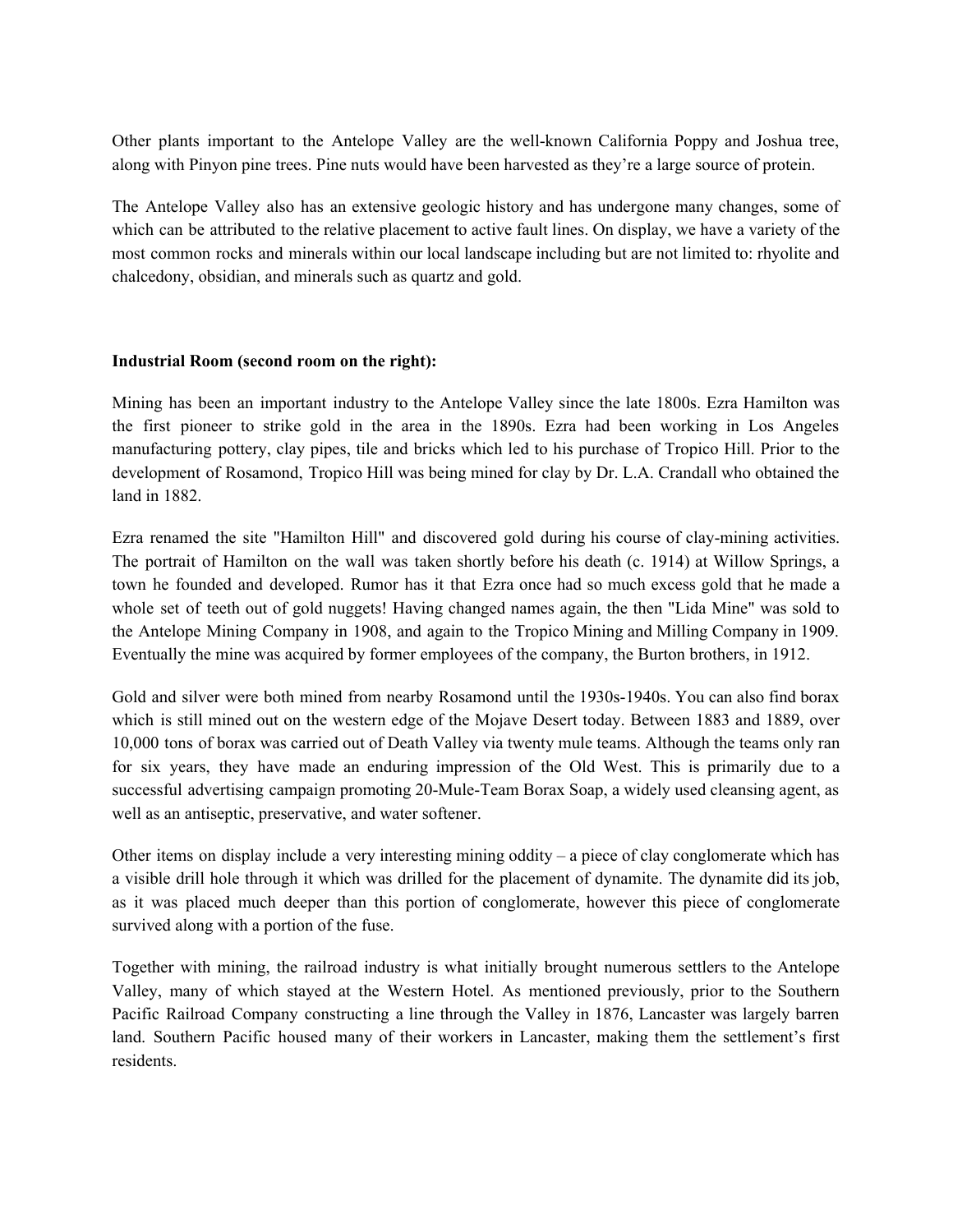In 1882, Santa Fe Railroad ran a line westward out of Barstow toward Mojave and built a water stop at the edge of an immense dry lakebed, roughly twenty miles southeast of Mojave. The lonely water stop was known simply as "Rod," and the lakebed was then called Rodriguez Dry Lake. By the early 1900s, "Rodriguez" had been anglicized into "Rodgers," which was then shortened to "Rogers." Rogers Dry Lake is the primary resource associated with and responsible for establishing Edwards Air Force Base and the Dryden Flight Research Center (now known as the NASA Neil A. Armstrong Flight Research Center) making it the scene of important developments in the history of aviation.

In 1910, the Corum family had settled near the lake. Clifford Corum, his wife Effie, and his brother Ralph were homesteaders and were the earliest known settlers of this region. Seeking to attract others to the area they built a combination store and post office, however the Postal Department rejected the name because of its similarity to another California town. The Corums then decided to reverse the letters in their name and Muroc was born. On the shelf, you can see original railroad spikes and nails, as well as artwork representing the Muroc post office.

Agriculture was another industry important to the history of the Antelope Valley. During the early years of Lancaster, many people made their livelihood through growing crops and raising animals. The most common crop grown in the Antelope Valley, throughout its history and even today, is alfalfa. This practice inspired and is celebrated annually during the Antelope Valley Fair and Alfalfa Festival.

Cattle farming was important from 1886 to 1910, however most local ranching operations were small scale. Dairy farming was also very common with several dairy operations located locally. The Valley was frequently promoted as "The Milk Bottle of Los Angeles" during the 1920s.

## **Dining Room (first room on the left):**

The table in this room belonged to Myrtie Webber, and is dated to the early 1900s. This chair set represents one typical of the early 1900s; the upholstery is still original. This table and chairs were used by the Webbers and many hotel guests over the years, however it was originally downstairs in a room that connected directly to the kitchen. The dresser holds a Victorian chandelier lamp, a coffee grinder and an aluminum coffee pot. The dresser and coffee grinder are the oldest pieces, dated to the 1880s. while the coffee pot and Victorian lamp are thought to be from the early 1900s.

When chocolate entered the European continent from Mesoamerica, hot chocolate was a luxury beverage and remained so until the middle of the twentieth century. The blue and white china set is actually a set used for the service of hot chocolate. The pitcher-like piece is a chocolate pot with a slightly different shape than pots for coffee and tea; this chocolate pot and accompanying dish set are dated to the 1910s. The silverware is also dated to the 1910s, making these and the chocolate dishes the most recent artifacts in the room.